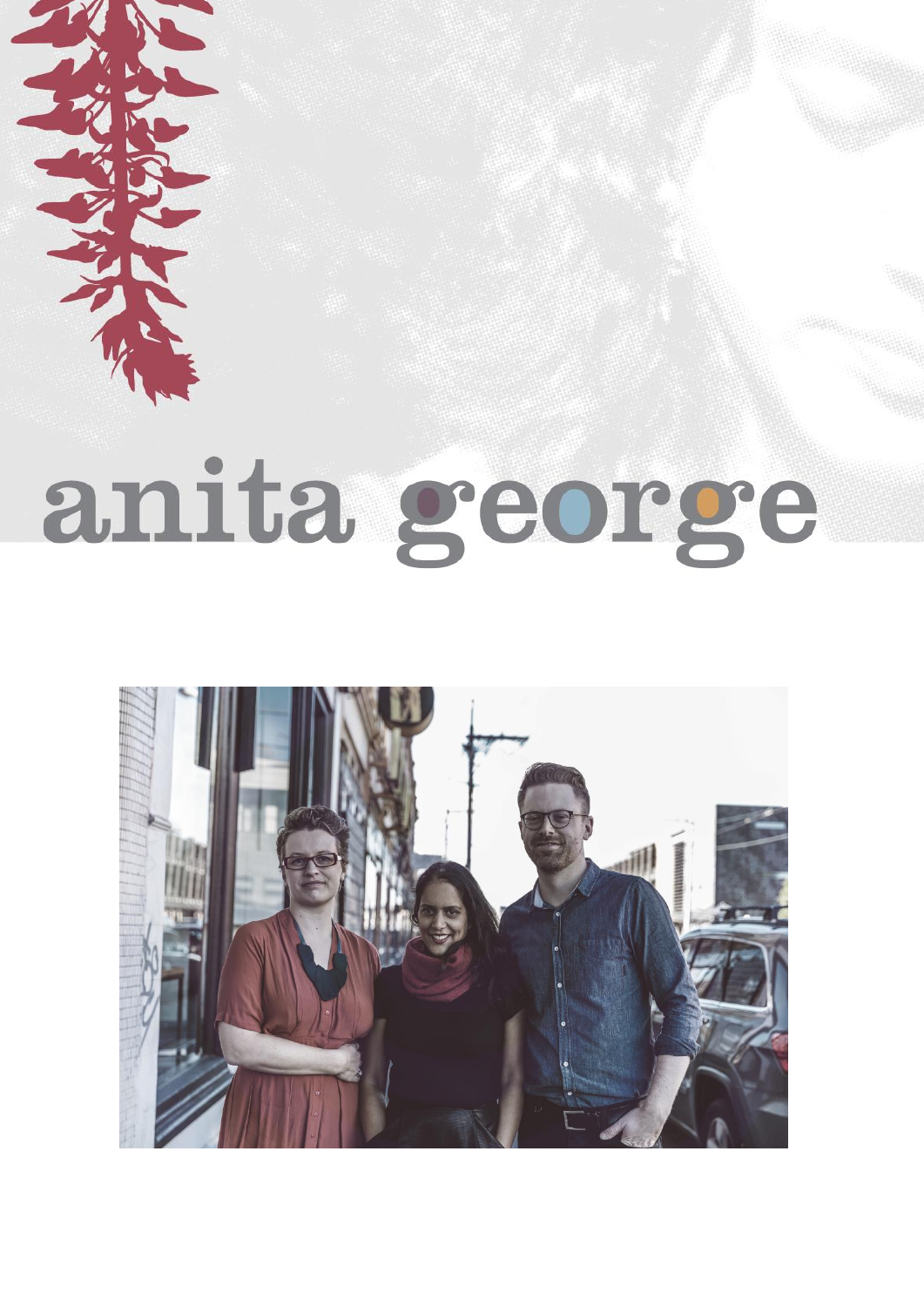## anita george

*'The Australian songbird is a rare treat - a solo female vocalist who can sing beautifully, write moving songs, play guitar wonderfully well and exude warmth for the audience all at the same time.' Free Press Canada* 

Darling of the folk festival circuit. A 'rare treat' (Free Press Canada). 'A fine musician' (Trad and Now). Unique folk/roots artist Anita George captivates audiences with her tales, stunning voice, carefully crafted folk guitar playing, occasional toots of the blues harmonica, and warm, charismatic onstage presence.

Winner of best female performer at the Australian Busking Championships, NMIT Battle of the Bands, and grand finalist in the PBS Festival of Song, Anita began to make waves internationally after being selected to showcase at the International NXNE festival (Canada), and followed this with a tour of North America. She was mentored by John Butler after receiving a JB Seed Grant and her releases 'The River' and 'Storm to the Moonlight' have received Triple J, PBS Fm and international airplay.

A regular on the folk-festival circuit, Anita honed her craft over several years of touring festivals and venues across the world including the Sunshine Music Festival (Canada), NXNE (Canada), Falls Festival, National Folk Festival, St Kilda Festival, Cygnet, Tablelands, Majors Creek, Bruthen Blues, Bendigo Blues and Roots, Healesville, Illawarra and Newstead folk festivals.

Anita is joined by Daniel McCracken-Hewson on cello and backing vocals and Catherine Leslie on violin, glockenspiel and backing vocals.

Her album 'Storm to the Moonlight' is available on iTunes and Spotify.